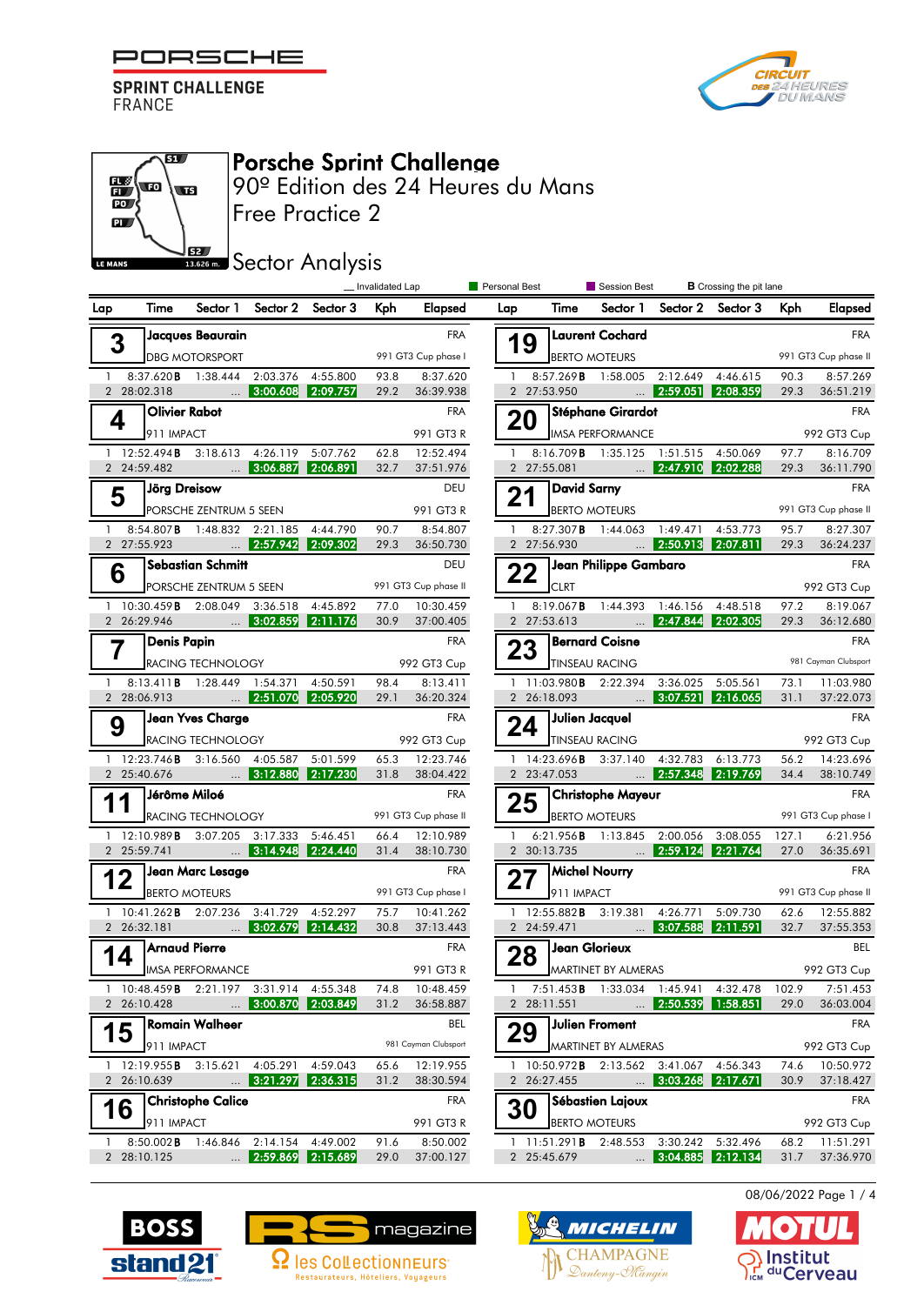



| 197<br>Œ<br>PO <sub>2</sub><br>PL <i>J</i><br><b>LE MANS</b> | $\sqrt{2}$<br>$\sqrt{15}$ | 52 <sub>2</sub>            | 90º Edition des 24 Heures du Mans                                                   | <b>Free Practice 2</b><br><b>13.626 m.</b> Sector Analysis |                                 |                              |                             |    |                  |                                                                                              |                                |                                                              |                                  |                        |
|--------------------------------------------------------------|---------------------------|----------------------------|-------------------------------------------------------------------------------------|------------------------------------------------------------|---------------------------------|------------------------------|-----------------------------|----|------------------|----------------------------------------------------------------------------------------------|--------------------------------|--------------------------------------------------------------|----------------------------------|------------------------|
| Lap                                                          | Time                      | Sector 1                   |                                                                                     | Sector 2 Sector 3                                          | _ Invalidated Lap<br><b>Kph</b> | Elapsed                      | <b>Personal Best</b><br>Lap |    | Time             | Session Best                                                                                 |                                | <b>B</b> Crossing the pit lane<br>Sector 1 Sector 2 Sector 3 | Kph                              | Elapsed                |
|                                                              |                           | <b>Marlon Hernandez</b>    |                                                                                     |                                                            |                                 | <b>FRA</b>                   |                             |    |                  | Aurelijus Rusteika                                                                           |                                |                                                              |                                  |                        |
| 33                                                           | <b>CLRT</b>               |                            |                                                                                     |                                                            |                                 | 992 GT3 Cup                  |                             | 49 |                  | <b>HRT PERFORMANCE</b>                                                                       |                                |                                                              |                                  | 992 GT3 Cup            |
|                                                              |                           |                            | 1 11:24.726 B 2:35.962 3:34.225 5:14.539                                            |                                                            | 70.9                            | 11:24.726                    |                             |    |                  | 8:34.701 <b>B</b> 1:44.426 1:55.767 4:54.508                                                 |                                |                                                              | 94.3                             | 8:34.701               |
| 2 26:06.520                                                  |                           |                            | $\sim$ 3:01.612 2:19.604                                                            |                                                            | 31.3                            | 37:31.246                    |                             |    | 2 28:08.778      | $\frac{1}{2}$ 3:03.004 2:12.360                                                              |                                |                                                              | 29.0                             | 36:43.479              |
| 34                                                           |                           | Gabriele Rindone           |                                                                                     |                                                            |                                 | <b>LUX</b>                   |                             | 50 |                  | Michel Ettouati                                                                              |                                |                                                              |                                  |                        |
|                                                              |                           | <b>MANTHEY RACING</b>      |                                                                                     |                                                            |                                 | 992 GT3 Cup                  |                             |    |                  | <b>IMSA PERFORMANCE</b>                                                                      |                                |                                                              |                                  | 992 GT3 Cup            |
| 2 29:53.266                                                  |                           |                            | 6:11.330 <b>B</b> 1:12.405 1:50.053<br>$\frac{1}{2}$ 2:50.569 <b>2:04.236</b>       | 3:08.872                                                   | 130.7<br>27.4                   | 6:11.330<br>36:04.596        |                             |    | 2 26:18.007      | 1 10:44.377 <b>B</b> 2:10.787 3:40.300 4:53.290<br>$3:00.824$ 2:06.288                       |                                |                                                              | 75.3<br>31.1                     | 10:44.377<br>37:02.384 |
|                                                              | <b>Fuad Sawaya</b>        |                            |                                                                                     |                                                            |                                 | <b>USA</b>                   |                             |    |                  | <b>Patrice Garrouste</b>                                                                     |                                |                                                              |                                  |                        |
| 35                                                           |                           | <b>MANTHEY RACING</b>      |                                                                                     |                                                            |                                 | 992 GT3 Cup                  |                             | 56 | <b>DS EVENTS</b> |                                                                                              |                                |                                                              |                                  | 981 Cayman Clubsport   |
|                                                              |                           |                            | 6:17.142 <b>B</b> 1:14.329 1:49.528                                                 | 3:13.285                                                   | 128.7                           | 6:17.142                     |                             |    |                  | 8:47.006 <b>B</b> 1:43.147 2:16.533 4:47.326                                                 |                                |                                                              | 92.1                             | 8:47.006               |
| 2 29:38.246                                                  |                           |                            | $\frac{2.45.756}{2.01.466}$                                                         |                                                            | 27.6                            | 35:55.388                    |                             |    | 2 28:01.669      |                                                                                              |                                | $3:02.724$ 2:10.328                                          | 29.2                             | 36:48.675              |
| 36                                                           |                           | Alexander Schwarzer        |                                                                                     |                                                            |                                 | DEU                          |                             | 57 |                  | Guillaume Raynaud                                                                            |                                |                                                              |                                  |                        |
|                                                              |                           | <b>MANTHEY RACING</b>      |                                                                                     |                                                            |                                 | 992 GT3 Cup                  |                             |    | <b>DS EVENTS</b> |                                                                                              |                                |                                                              |                                  | 981 Cayman Clubsport   |
| 1                                                            | $6:01.467$ B              |                            | 59.941 1:47.006                                                                     | 3:14.520                                                   | 134.3                           | 6:01.467                     |                             |    |                  | 8:06.873 <b>B</b> 1:22.444 1:58.328 4:46.101                                                 |                                |                                                              | 99.7 8:06.873                    |                        |
| 2 29:47.422                                                  |                           |                            | <b>1:59.733</b> 2:46.303 <b>1:59.733</b>                                            |                                                            |                                 | 27.4 35:48.889               |                             |    | 2 28:22.020      | $\frac{1}{2}$ .54.366 2:17.059                                                               |                                |                                                              | 28.8                             | 36:28.893              |
| 37                                                           |                           | I Luc Vanderfeesten        |                                                                                     |                                                            |                                 | BEL                          |                             | 58 |                  | François-Xavier Bourdin                                                                      |                                |                                                              |                                  |                        |
|                                                              |                           | <b>MANTHEY RACING</b>      |                                                                                     |                                                            |                                 | 992 GT3 Cup                  |                             |    | <b>DS EVENTS</b> |                                                                                              |                                |                                                              |                                  | 981 Cayman Clubsport   |
| 2 28:01.574                                                  |                           | 8:22.244 <b>B</b> 1:32.745 | 1:59.592 4:49.907<br>$\ldots$ 2:51.002 2:07.945                                     |                                                            | 96.6<br>29.2                    | 8:22.244<br>36:23.818        |                             |    | 2 28:21.340      | 8:43.726B 1:41.977 2:16.996 4:44.753<br>$3:04.316$ 2:27.062                                  |                                |                                                              | 92.7<br>28.8                     | 8:43.726<br>37:05.066  |
|                                                              | Lionel Rigaud             |                            |                                                                                     |                                                            |                                 | <b>FRA</b>                   |                             |    |                  | Pierre Vassallo                                                                              |                                |                                                              |                                  |                        |
| 43                                                           | <b>DSR RACING</b>         |                            |                                                                                     |                                                            |                                 | 991 GT3 Cup phase II         |                             | 59 |                  | <b>IMSA PERFORMANCE</b>                                                                      |                                |                                                              | 991 GT3 Cup phase I              |                        |
|                                                              |                           |                            | 1 12:03.358 <b>B</b> 2:59.527 3:22.668 5:41.163                                     |                                                            | 67.1                            | 12:03.358                    |                             |    | 1 $37:27.137B$   |                                                                                              |                                | $\ldots$ 2:55.599 3:18.382                                   | 21.6                             | 37:27.137              |
| 2 25:34.686                                                  |                           |                            | $\ldots$ 2:59.824 2:10.772                                                          |                                                            | 32.0                            | 37:38.044                    |                             |    |                  | Adrian D'Silva                                                                               |                                |                                                              |                                  |                        |
| 44                                                           | Cyril Caillo              |                            |                                                                                     |                                                            |                                 | <b>FRA</b>                   |                             | 61 |                  | <b>EARL BAMBER MOTORSPORT</b>                                                                |                                |                                                              |                                  | 991 GT3 R              |
|                                                              |                           | <b>RACING TECHNOLOGY</b>   |                                                                                     |                                                            |                                 | 991 GT3 Cup phase II         |                             |    |                  | 1 12:47.125 <b>B</b> 3:17.439 4:25.499                                                       |                                | 5:04.187                                                     | 63.3                             | 12:47.125              |
| 2 27:58.863                                                  |                           |                            | 8:30.308 <b>B</b> 1:33.430 2:01.327 4:55.551                                        |                                                            | 95.1                            | 8:30.308                     |                             |    | 2 25:02.459      | $\begin{array}{ c c c c c c } \hline \quad & \quad & 3:09.020 & 2:05.205 \hline \end{array}$ |                                |                                                              | 32.6                             | 37:49.584              |
|                                                              | Boris Gimond              |                            | $\begin{array}{ c c c c c c }\n\hline\n&2:58.017 & 2:04.492 \\ \hline\n\end{array}$ |                                                            |                                 | 29.2 36:29.171<br><b>FRA</b> |                             | 62 |                  | <b>Ioannis Plagos</b>                                                                        |                                |                                                              |                                  |                        |
| 45                                                           |                           |                            |                                                                                     |                                                            |                                 |                              |                             |    |                  | AD MOMENTUM RACING by VTP                                                                    |                                |                                                              | 981 Cayman Clubsport             |                        |
|                                                              |                           | <b>BERTO MOTEURS</b>       | 1 8:39.718 8 1:50.620 1:57.811 4:51.287                                             |                                                            | 93.4                            | 992 GT3 Cup<br>8:39.718      |                             |    | 2 26:15.077      | 1 11:17.045 <b>B</b> 2:27.553 3:38.691 5:10.801                                              |                                | $\ldots$ 3:05.228 2:18.263                                   | 71.7<br>31.1                     | 11:17.045<br>37:32.122 |
| 2 27:50.830                                                  |                           |                            | $\ldots$ 2:56.079 2:03.502                                                          |                                                            | 29.4                            | 36:30.548                    |                             |    | Dimitri Verza    |                                                                                              |                                |                                                              |                                  |                        |
| $46$ <sup>Cregg Gorski</sup>                                 |                           |                            |                                                                                     |                                                            |                                 | <b>USA</b>                   |                             | 64 |                  | <b>CG MOTORSPORT</b>                                                                         |                                |                                                              |                                  | 718 Cayman Clubsport   |
|                                                              |                           | <b>HRT PERFORMANCE</b>     |                                                                                     |                                                            |                                 | 992 GT3 Cup                  |                             |    |                  | 1 11:33.910B 2:37.479 3:35.685 5:20.746                                                      |                                |                                                              | 69.9 11:33.910                   |                        |
|                                                              |                           |                            | 1 11:46.022B 2:45.076 3:32.393 5:28.553                                             |                                                            |                                 | 68.7 11:46.022               |                             |    | 2 25:59.666      |                                                                                              |                                | $\sim$ 3:02.298 2:14.630                                     | 31.5                             | 37:33.576              |
|                                                              |                           |                            | 2 25:53.441  3:07.424 2:12.984                                                      |                                                            | 31.6                            | 37:39.463                    |                             | 66 |                  | <b>Howard Blank</b>                                                                          |                                |                                                              |                                  |                        |
| 47                                                           |                           | <b>Axel Sartingen</b>      |                                                                                     |                                                            |                                 | <b>GEU</b>                   |                             |    | <b>CLRT</b>      |                                                                                              |                                |                                                              |                                  | 992 GT3 Cup            |
|                                                              |                           | <b>HRT PERFORMANCE</b>     |                                                                                     |                                                            |                                 | 992 GT3 Cup                  |                             |    |                  | 1 11:55.710B 2:49.471 3:30.582 5:35.657                                                      |                                |                                                              | 67.8                             | 11:55.710              |
| 2 26:12.956                                                  |                           |                            | 1 11:22.479 B 2:32.788 3:36.042 5:13.649<br>$\ldots$ 3:09.331 2:14.173              |                                                            | 71.1                            | 11:22.479<br>31.2 37:35.435  |                             |    | 2 25:44.118      |                                                                                              |                                | $\ldots$ 3:05.317 2:08.108                                   | 31.8                             | 37:39.828              |
|                                                              | Kerong Li                 |                            |                                                                                     |                                                            |                                 | <b>CHN</b>                   |                             | 67 |                  | Jean Charles Carminati                                                                       |                                |                                                              |                                  |                        |
| 48                                                           |                           | HRT PERFORMANCE            |                                                                                     |                                                            |                                 | 992 GT3 Cup                  |                             |    |                  | RIVIERA MOTORSPORT                                                                           |                                |                                                              |                                  | 718 Cayman Clubsport   |
|                                                              |                           |                            |                                                                                     | $\frac{1}{2}$ 2:57.028 2:10.965                            |                                 | 22.0 36:50.359               |                             |    |                  |                                                                                              | 2 24:00.293  3:01.203 2:16.360 | 1 14:12.434 <b>B</b> 3:35.259 4:33.303 6:03.872              | 56.9 14:12.434<br>34.1 38:12.727 |                        |









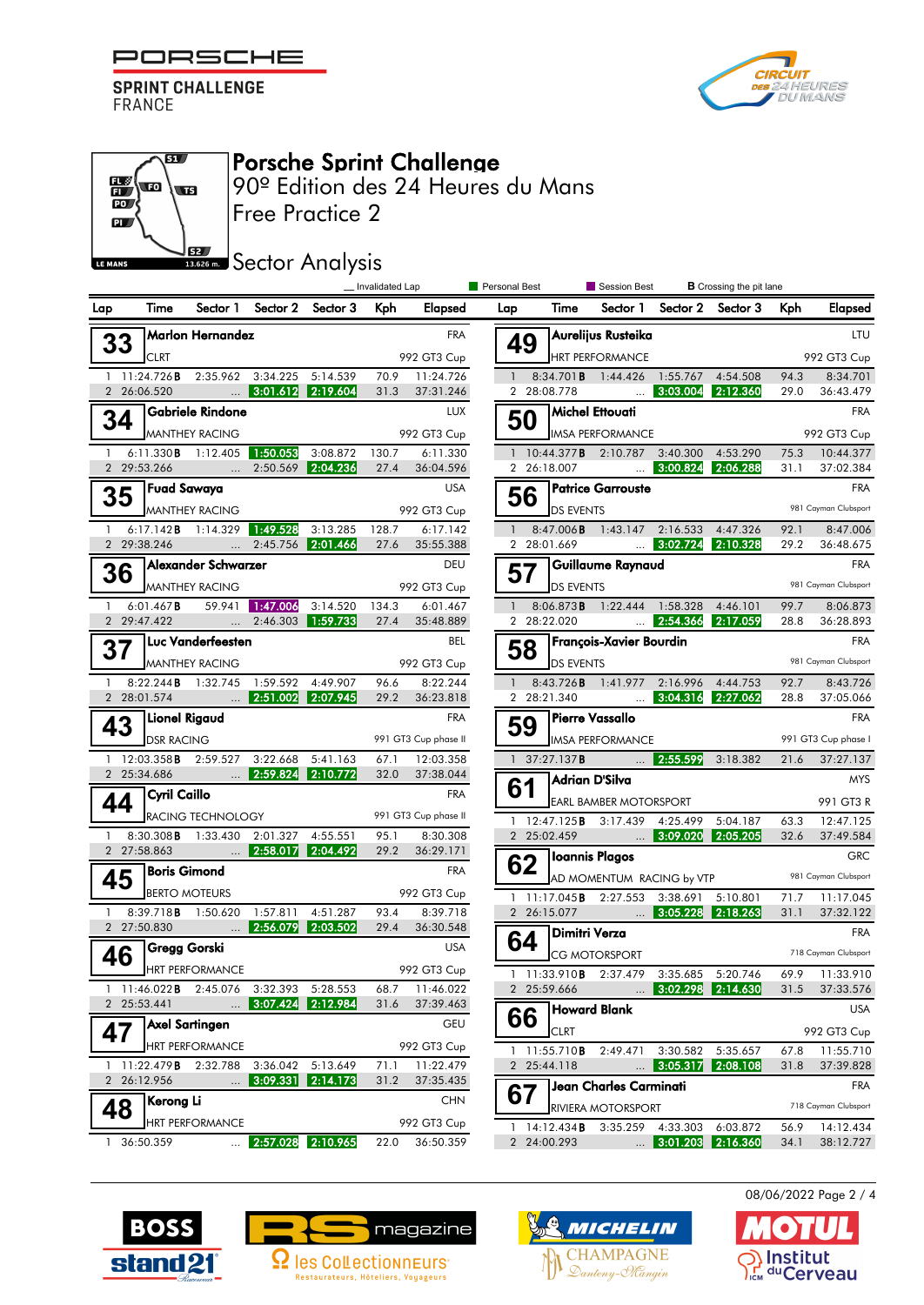

ßT.

w

**ELS** w

õï **PO** 



**B** Crossing the nit long

## Free Practice 2 **PL**  $52/$ **Bector Analysis** LE MANS **Lands** Invalidated Lap **Personal Best** Crossing Session Best Lap Time Sector 1 Sector 2 Sector 3 Kph Elapsed  $\rceil$ Didier Jardin **68 Didier Jardin** FRA FRA **CG MOTORSPORT**  1 9:39.236B 1:56.551 2:40.001 5:02.684 83.8 9:39.236 2 27:52.362 ... 3:10.060 2:31.713 29.3 37:31.598 **70** Rodolphe Gabrion<br>REMPP RACING FRA 13:03.997**B** 3:20.953 4:27.984 5:15.060 61.9 13:03.997<br>25:18.787 ... 3:13.878 2:27.658 32.3 38:22.784 2 25:18.787 ... 3:13.878 2:27.653 **72 GLINCHE RACING**<br>GLINCHE RACING <sup>981 Cayman Clubsport</sup> 11:28.700**B** 2:35.508 3:36.494 5:16.698 70.5 11:28.700<br>26:06.241 ... 8:04.690 2:14.711 31.3 37:34.941 2 26:06.241 ... 3:04.390 2:14.711 **73** Laurent Nuss<br>
PRA<br>
P11 IMPACT<br>
P18 Cayman Clubsport<br>
P18 Cayman Clubsport<br>
P18 Cayman Clubsport<br>
P18 Cayman Clubsport<br>
P18 Cayman Clubsport **Laurent Nuss** 1 10:38.390**B** 2:10.096 3:37.816 4:50.478 76.0 10:38.390<br>2 26:34.395 ... 3:05.265 2:14.481 30.8 37:12.785 2 26:34.395 ... 3:05.265 2:14.481 **76** CG MOTORSPORT 718 Cayman Clubsport 718 Cayman Clubsport  $\Box$ Bertrand Dumarcet 1 11:39.065B 2:43.546 3:31.751 5:23.768 69.4 11:39.065 2 25:55.242 ... 3:01.581 2:14.777 31.5 37:34.307 **Bruce Belloeil FRA 77 Bruce Belloeil**<br>CLRT CLRT 992 GT3 Cup 1 6:08.430B 1:07.400 1:53.010 3:08.020 131.7 6:08.430 2 29:38.938 ... 2:44.942 1:58.784 27.6 35:47.368 **79** Steve Liquorish<br>GDL RACING 992 GT3 Cup 6:19.547**B** 1:17.271 **1:48.744** 3:13.532 127.9 6:19.547<br>00:20.560 ... 2:58.535 **2:07.617** 26.9 36:40.107 2 30:20.560 ... 2:58.535 **2:07.617 80** Roberto Fecchio<br>
GDL RACING 991 GT3 Cup phase II Roberto Fecchio 1 11:35.367**B** 2:42.859 3:31.133 5:21.375 69.8 11:35.367<br>2 25:57.828 ... 3:04.821 2:14.595 31.5 37:33.195 2 25:57.828 ... 3:04.821 2:14.595 **81** Jim Michaelian USA<br>
GDL RACING 991 GT3 Cup phase II  $]$ Jim Michaelian 1 6:07.197B 59.268 1:50.545 3:17.384 132.2 6:07.197 2 30:21.825 ... 2:56.567 **2:23.466** 26.9 36:29.022 **82** Stefano Borghi<br>
GDL RACING<br> **82** GDL RACING  $\sqcap$ Stefano Borghi 1 11:19.618B 2:33.211 3:34.161 5:12.246 71.4 11:19.618 2 25:54.921 ... 2:58.470 2:09.852 31.5 37:14.539 **83** Bashar Mardini<br>
HUBER RACING 992 GT3 Cup  $\sf{l}$ Bashar Mardini 1 12:44.646B 3:16.946 4:24.850 5:02.850 63.5 12:44.646 2 24:47.617 ... 2:58.337 2:04.437 33.0 37:32.263

90º Edition des 24 Heures du Mans

Porsche Sprint Challenge

| σι ουπαι σσοι<br>Lap |    | Time                             | <b>OCOOIDII DESL</b><br>Sector 1 | Sector 2             | <b>D</b> Crossing the pit lane<br>Sector 3 | Kph                       | Elapsed                  |  |  |  |  |
|----------------------|----|----------------------------------|----------------------------------|----------------------|--------------------------------------------|---------------------------|--------------------------|--|--|--|--|
|                      |    | Kai Pfister<br>DEU               |                                  |                      |                                            |                           |                          |  |  |  |  |
|                      | 84 | <b>HUBER RACING</b>              |                                  |                      | 992 GT3 Cup                                |                           |                          |  |  |  |  |
| 1                    |    | 14:05.104 B                      | 3:23.881                         | 4:27.900             | 6:13.323                                   | 57.4                      | 14:05.104                |  |  |  |  |
| $\overline{2}$       |    | 23:43.876                        | $\cdots$                         | 3:05.987             | 2:03.233                                   | 34.5                      | 37:48.980                |  |  |  |  |
|                      |    | Stefan Kiefer                    |                                  |                      |                                            |                           | DEU                      |  |  |  |  |
|                      |    | <b>HUBER RACING</b>              |                                  |                      |                                            | 981 Cayman Clubsport      |                          |  |  |  |  |
| 1                    |    | 11:59.277B                       | 2:57.153                         | 3:23.941             | 5:38.183                                   | 67.5                      | 11:59.277                |  |  |  |  |
| $\overline{2}$       |    | 25:54.939                        |                                  |                      | $3:05.083$ 2:20.531                        | 31.5                      | 37:54.216                |  |  |  |  |
|                      | 86 | Stefano Höge                     |                                  | DEU                  |                                            |                           |                          |  |  |  |  |
|                      |    | <b>HUBER RACING</b>              |                                  |                      |                                            |                           | 981 Cayman Clubsport     |  |  |  |  |
| 1<br>$\overline{2}$  |    | 14:08.444B<br>24:14.876          | 3:33.156                         | 4:30.545<br>3:04.006 | 6:04.743<br>2:21.914                       | 14:08.444<br>57.2<br>33.7 |                          |  |  |  |  |
|                      |    |                                  | $\cdots$                         |                      |                                            |                           | 38:23.320<br><b>FRA</b>  |  |  |  |  |
|                      | 88 | Franck Leherpeur                 |                                  |                      |                                            |                           |                          |  |  |  |  |
| 1                    |    | <b>CLRT</b>                      | 11:07.338 <b>B</b> 2:23.040      |                      |                                            |                           | 992 GT3 Cup<br>11:07.338 |  |  |  |  |
| $\overline{2}$       |    | 26:05.164                        | $\ddots$                         | 3:36.567<br>3:02.251 | 5:07.731<br>2:09.976                       | 72.7<br>31.3              | 37:12.502                |  |  |  |  |
|                      | 89 | <b>Nick Jones</b>                |                                  |                      |                                            |                           | <b>GBR</b>               |  |  |  |  |
|                      |    | PARKER RACING                    |                                  |                      |                                            |                           | 991 GT3 R                |  |  |  |  |
| 1                    |    |                                  | 13:08.464 <b>B</b> 3:22.451      | 4:27.593             | 5:18.420                                   | 61.6                      | 13:08.464                |  |  |  |  |
| $\overline{2}$       |    | 24:49.432                        |                                  | 3:08.638             | 2:10.350                                   | 32.9                      | 37:57.896                |  |  |  |  |
|                      |    | <b>Mark Thomas</b><br><b>CAN</b> |                                  |                      |                                            |                           |                          |  |  |  |  |
|                      |    | <b>ID RACING</b>                 |                                  | 992 GT3 Cup          |                                            |                           |                          |  |  |  |  |
| 1                    |    |                                  | 11:00.035 <b>B</b> 2:02.734      | 3:53.696             | 5:03.605                                   | 73.5                      | 11:00.035                |  |  |  |  |
|                      |    | Jeronimo Guzman<br><b>MEX</b>    |                                  |                      |                                            |                           |                          |  |  |  |  |
|                      |    | <b>ID RACING</b>                 |                                  | 992 GT3 Cup          |                                            |                           |                          |  |  |  |  |
| 1                    |    | 12:33.784 <b>B</b>               | 1:59.117                         | 2:36.627             | 7:58.040                                   | 64.4                      | 12:33.784                |  |  |  |  |
| 2                    |    | 25:03.357                        | $\ddotsc$                        | 3:02.244             | 2:04.490                                   | 32.6                      | 37:37.141                |  |  |  |  |
|                      | 92 |                                  | <b>Dominique Bastien</b>         |                      |                                            |                           | <b>USA</b>               |  |  |  |  |
|                      |    | SPEED LOVER                      |                                  |                      |                                            |                           | 992 GT3 Cup              |  |  |  |  |
| $\mathbf{1}$         |    |                                  | 7:55.606 <b>B</b> 1:33.901       |                      |                                            | 102.0                     | 7:55.606                 |  |  |  |  |
| 2                    |    | 28:12.538                        | $\cdots$                         |                      |                                            | 29.0                      | 36:08.144                |  |  |  |  |
| 93                   |    | P.J. Hyett                       |                                  |                      |                                            |                           | <b>USA</b>               |  |  |  |  |
|                      |    | SPEED LOVER                      |                                  |                      |                                            |                           | 992 GT3 Cup              |  |  |  |  |
| 2                    |    | 26:03.536                        | 1 11:09.961 <b>B</b> 2:25.755    | 3:35.888             | 5:08.318<br>3:02.428 2:09.901              | 72.4<br>31.4              | 11:09.961<br>37:13.497   |  |  |  |  |
|                      |    |                                  |                                  |                      |                                            |                           | BEL                      |  |  |  |  |
|                      |    | John de Wilde<br>SPEED LOVER     |                                  |                      |                                            |                           |                          |  |  |  |  |
|                      |    |                                  | 2:28.450                         | 3:34.743             |                                            |                           | 992 GT3 Cup              |  |  |  |  |
| 1<br>$\overline{2}$  |    | 11:13.256B<br>25:52.201          |                                  | 2:59.469             | 5:10.063<br>2:04.099                       | 72.1<br>31.6              | 11:13.256<br>37:05.457   |  |  |  |  |
|                      |    |                                  | Fabrice Notari                   |                      |                                            |                           | MCO                      |  |  |  |  |
|                      |    | CLRT                             |                                  |                      |                                            |                           | 992 GT3 Cup              |  |  |  |  |
| 1                    |    | 10:34.931B                       | 2:07.581                         | 3:38.942             | 4:48.408                                   | 76.4                      | 10:34.931                |  |  |  |  |
| 2                    |    | 26:26.669                        |                                  | 3:03.623             | 2:05.880                                   | 30.9                      | 37:01.600                |  |  |  |  |